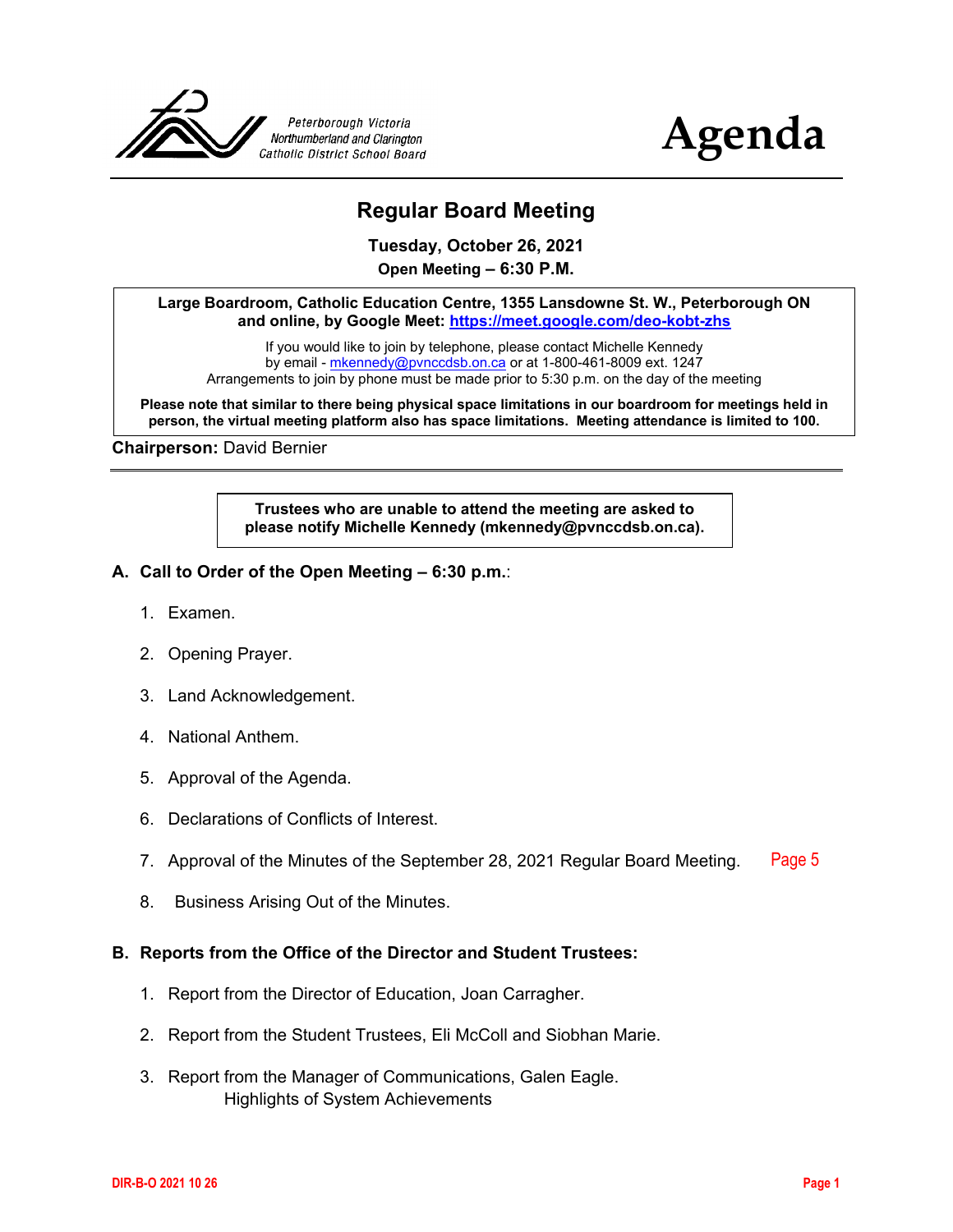## **C. Presentations:**

- 1. Traumatic Events System Training PVNCCDSB Update. Kevin Cameron, Executive Director, North American Center for Threat Assessment and Trauma Response Inc.
- 2. Being Well Strategy Renewal.

Laurie Corrigan, Superintendent of Special Education, Jennifer Angelo, Mental Health Lead, Dr. Cynthia Chan Reynolds, Board Psychologist, Mandy Hamu, Mental Health Lead, Sean Heuchert, Manager of Information Technology.

## **D. Programs and Services**:

1. Student Data Census Update. Jeannie Armstrong, Superintendent of Learning.

## **E. Business, Finance and Governance**:

- 1. Election of Vice-chairperson. David Bernier, Board Chairperson.
- 2. Ontario Catholic School Trustees' Association (OCSTA) Open Session Report. David Bernier, Board Chairperson and Linda Ainsworth, OCSTA Regional Representative.
- 3. R.A. Recommended Action from the Committee-of-the-Whole, October 12, 2021. Linda Ainsworth, Chairperson, Committee-of-the-Whole. [Page 16](#page-15-0)

## **F. Human Resources:**

## **G. Policy Development**:

1. R.A. Recommended Actions from the Policy Development Committee Meeting, October 5, 2021. Emmanuel Pinto, Chairperson, Policy Development Committee R.A. [Page 17](#page-16-0) Report: [Page 18](#page-17-0)

#### **H. Old Business**:

- **I. New Business:**
- **J. Bring Forward:**
- **K. Information Items:**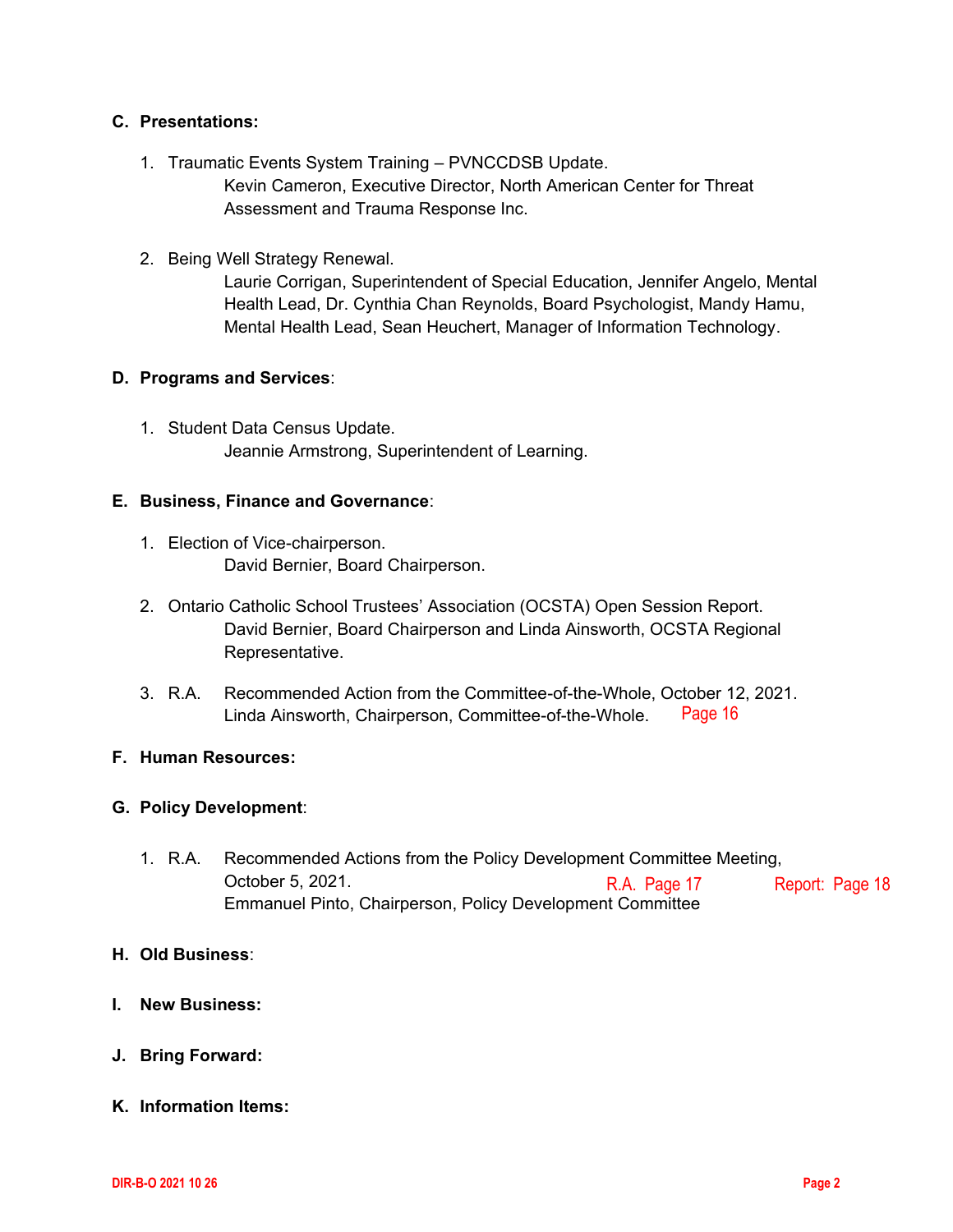- 1. Chairperson's Report. David Bernier, Board Chairperson.
- 2. Committee Chairpersons' Report:
	- a. Catholic Parent Engagement Committee, October 4, 2021.
	- b. Accessibility for All Committee, October 14, 2021.
	- c. Faith and Equity Advisory Committee, October 14, 2021.
	- d. Special Education Advisory Committee, October 16, 2021.

## **L. Future Meetings and Events:**

- 1. Board Meeting:
	- a. Board Meeting Open Session, November 23, 2021, 6:30 p.m. (In-camera Session, 6:00 p.m.)
- 2. Board Standing Committee Meetings: (Listed in chronological order.)
	- a. Policy Development Committee, November 2, 2021, 6:30 p.m.
	- b. Chairperson's Committee, November 8, 2021, 4:30 p.m.
	- c. Committee-of-the-Whole, November 8, 2021, 6:30 p.m.
- 3. Other Committee Meetings: (Listed in chronological order.)
	- a. STSCO Governance Committee, October 27, 2021, 3:00 p.m.
	- b. Catholic Parent Engagement Committee, November 1, 2021, 6:30 p.m.
	- c. French as a Second Language Advisory Committee, November 10, 2021, 4:30 p.m.
	- d. Special Education Advisory Committee, November 18, 2021, 6:30 p.m.
	- e. Student Council Liaison Committee, November 23, 2021, 4:15 p.m.
	- f. First Nation Métis Inuit Advisory Committee, December 7, 2021, 6:30 p.m.
	- g. Accessibility for All Committee, February 3, 2022, 1:00 p.m.
	- h. Faith and Equity Advisory Committee, February 10, 2022, 6:30 p.m.
	- i. SAL Committee, TBA
- 4. Board Events: (Listed in chronological order.)
	- a. OSTA-AECO Fall General Meeting, November 4-6, 2021, Toronto, ON.
	- b. Board Retirement Dinner, Stonehouse Hall, Peterborough Curling Club, 2195 Lansdowne Street West, Peterborough, ON, November 12, 2021, 6:00 p.m.
	- c. PVNCCDSB Mass for Deceased Community Members, St. Peter-in-Chains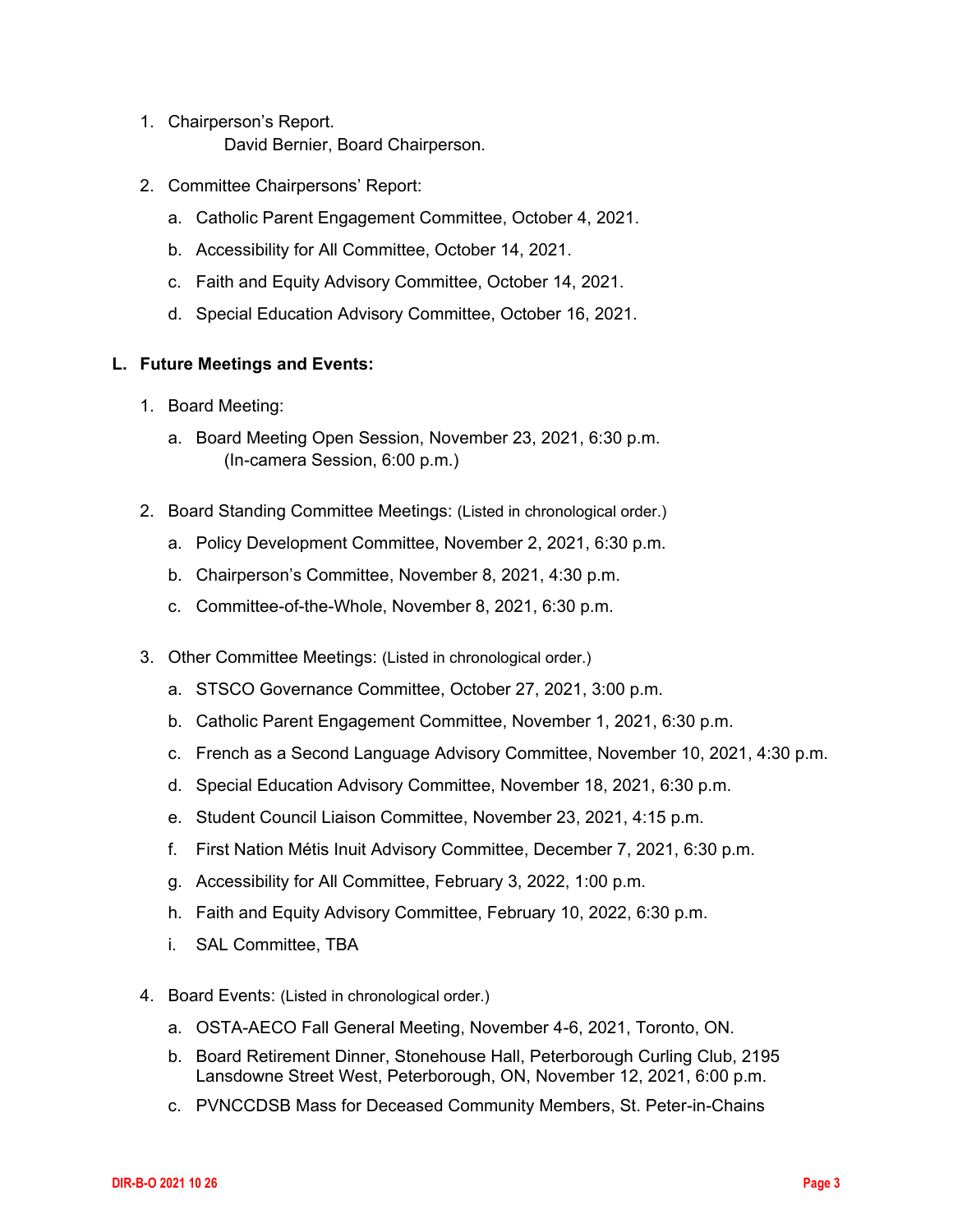Cathedral, November 16, 2021, 4:30 p.m.

- d. Catholic Leadership Development Series Session #2, November 18, 2021.
- e. Annual Board Meeting & Mass, Catholic Education Centre and St. Peter-in-Chains Cathedral, December 1, 2021, 4:00 p.m.
- f. Ontario Catholic School Trustees' Association (OCSTA) Catholic Trustees Seminar, January 14-15, 2022.
- g. Ontario Catholic School Trustees' Association (OCSTA) Annual General Meeting, Ottawa, ON, April 28-30, 2022.

## **M. Conclusion**:

- 1. Report from the In-camera Meeting.
- 2. Closing Prayer.
- 3. Adjournment.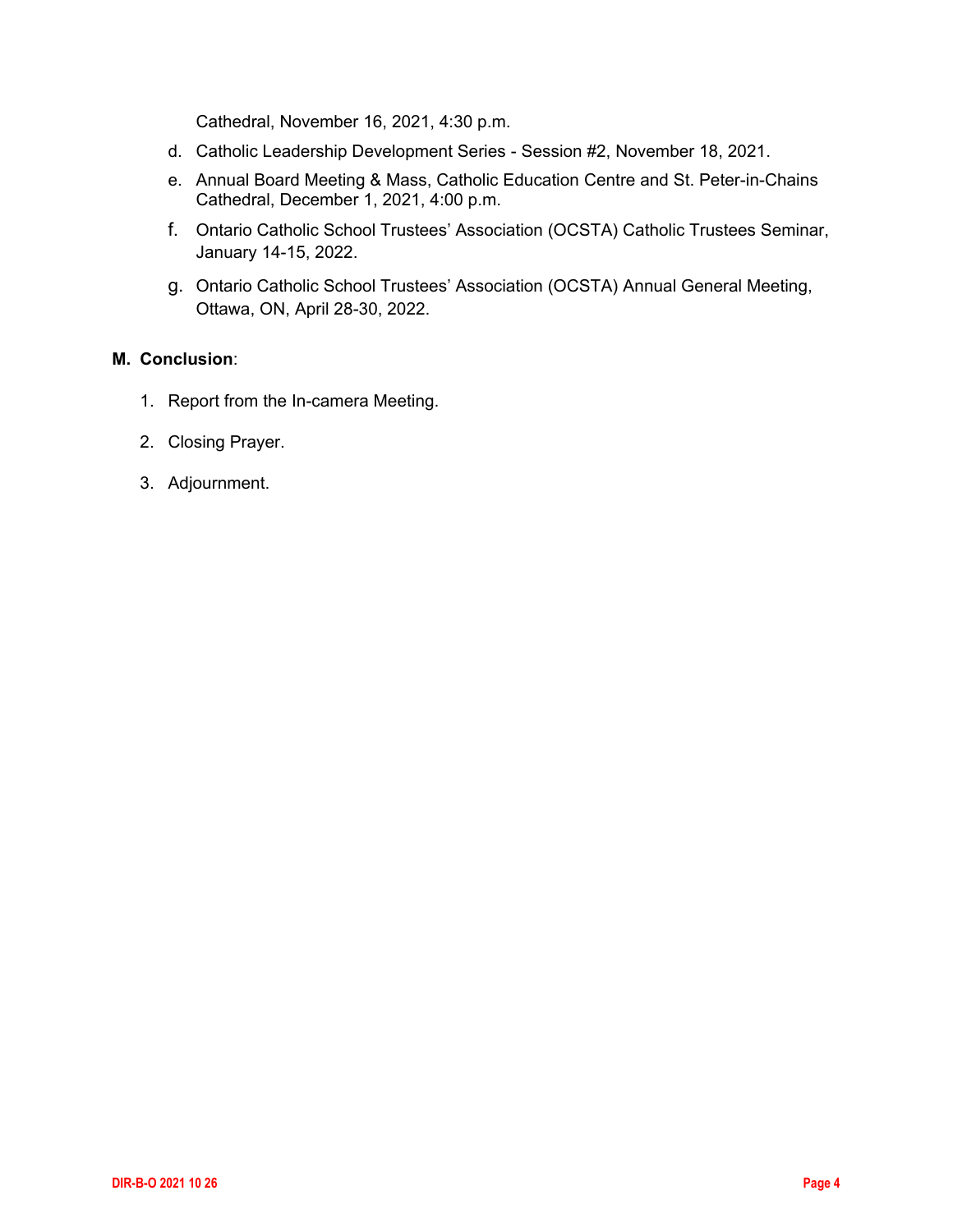<span id="page-4-0"></span>



The Minutes of the Open Session of the Regular Board Meeting, held on Tuesday, September 28, 2021, at 6:30 p.m. at the Catholic Education Centre, 1355 Lansdowne Street W, Peterborough and by Google Meet.

## PRESENT:

- Trustees Linda Ainsworth, David Bernier (Chairperson), Michelle Griepsma, Braden Leal, Kevin MacKenzie, Siobhan Marie (Student Trustee), Helen McCarthy, Eli McColl (Student Trustee) and Emmanuel Pinto.
- Administration Jeannie Armstrong, Joan Carragher, Laurie Corrigan, Jonathan Di Ianni, Galen Eagle, Isabel Grace, Father Paul Massel, and Sheila Piggott.

Recorder – Michelle Kennedy

## **A. Call to Order of the Open Meeting:**

The Board Chairperson David Bernier called the meeting to order at 6:33 p.m. and welcomed principal representatives Stephen Smith from St. Francis of Assisi Catholic Elementary School and Jennifer Wright from St. John Catholic Elementary School. Retired Superintendent, Tim Moloney was welcomed as a special guest. Mr. Bernier welcomed Jonathan Di Ianni to his first Board Meeting as a Superintendent of Learning.

David Bernier then asked Father Paul Massel to lead the Daily Examen and begin the meeting with prayer.

1. Examen

Father Paul Massel, Board Chaplain and Faith Animator, led everyone in a daily examen.

2. Opening Prayer

Following the examen, Father Paul opened the meeting with prayer.

#### 3. Land Acknowledgement

David Bernier respectfully acknowledged that the Peterborough Victoria Northumberland and Clarington Catholic District School Board's geographic area and the people attending the virtual Board Meeting, with all areas represented, was taking place on the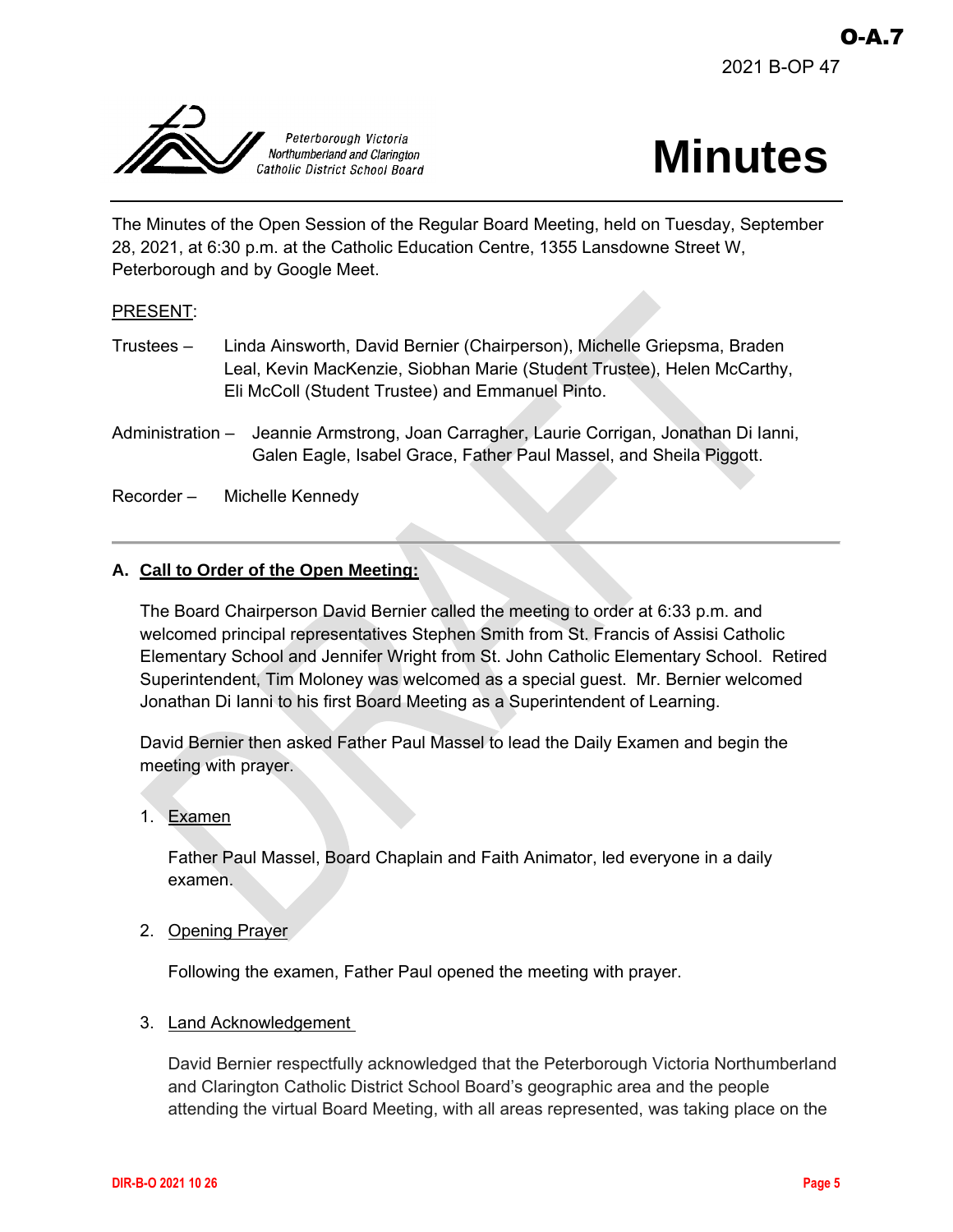treaty and traditional territory of the Mississauga Anishinaabeg.

## 4. Singing of the National Anthem

A recording of O'Canada sung in English, French and Ojibway, produced by the Anishinabek Police Service was played.

## 5. Approval of the Agenda

**MOTION:** Moved by Braden Leal, seconded by Linda Ainsworth that the Agenda be approved with movement of item B.3, Report from the Manager of Communications, to Section C, Presentations as item C.3, and with the addition of item E.4, Student Trustee Professional Development, Ontario Student Trustees' Association (OSTA-AECO) Fall General Meeting, November 4-7, 2021.

Carried.

## 6. Declarations of Conflicts of Interest

There were no of conflicts of interest declared.

7. Approval of the Minutes of the June 22, 2021 Regular Board Meeting.

**MOTION:** Moved by Linda Ainsworth, seconded by Emmanuel Pinto

that the minutes of the June 22, 2021 Regular Meeting be approved.

Carried.

8. Business Arising Out of the Minutes.

There was no business arising from the minutes.

9. Swearing in of Student Trustee, Siobhan Marie.

The swearing-in ceremony for the Junior Student Trustee, Siobhan Marie, was officiated by the Director of Education, Joan Carragher, Chairperson, David Bernier, and Father Paul Massel. A pledge of commitment to the service of Catholic Education and fellow students was given by Siobhan and she was welcomed to the Board with a prayer and blessing by Father Paul Massel. Siobhan Marie was then presented with a board pin to symbolize her call to service with PVNCCDSB.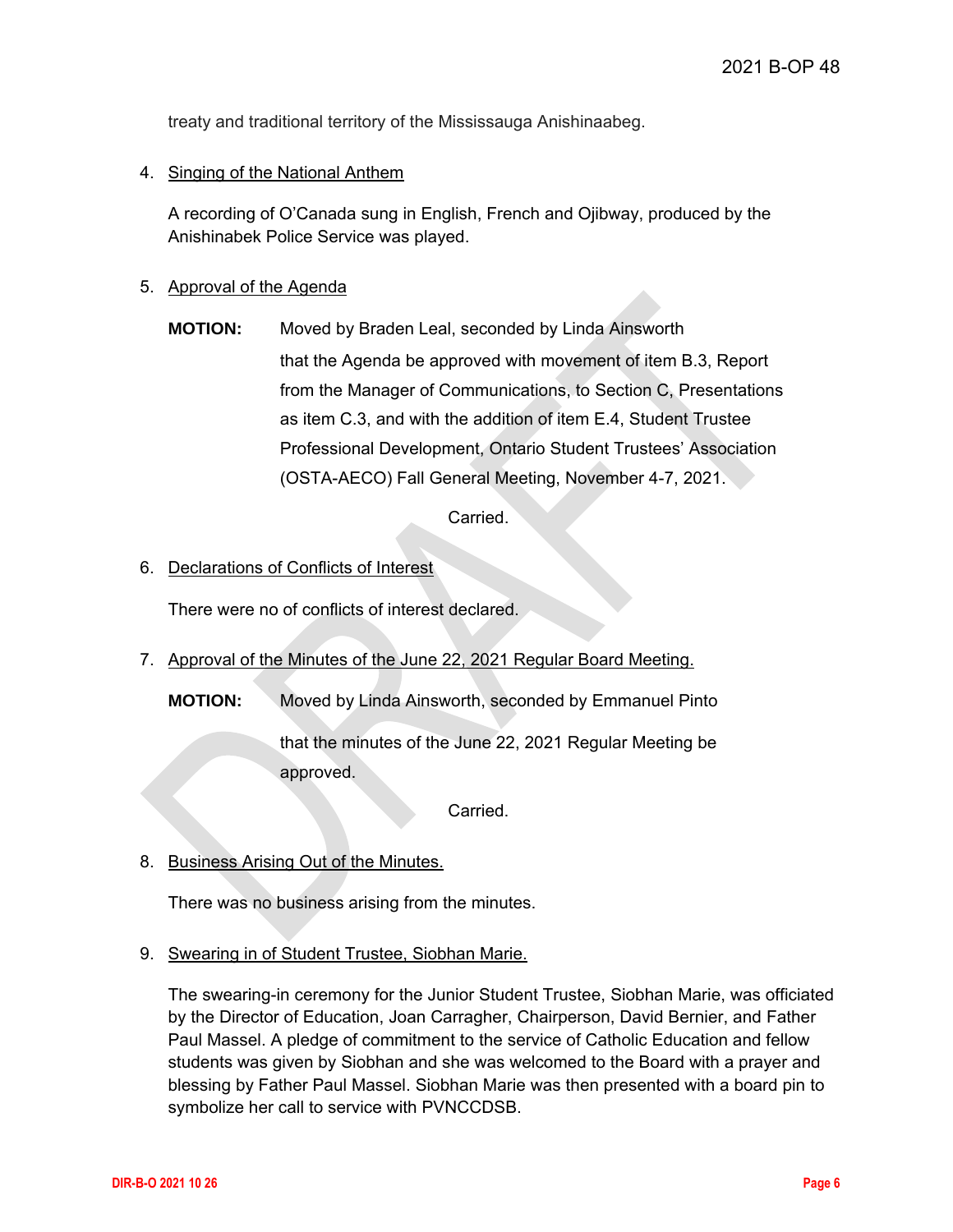## 10. Special Comments – Tim Moloney, Superintendent (retired).

Board Chairperson, David Bernier welcomed Tim Moloney and thanked him for attending the board meeting. Mr. Bernier noted that Mr. Moloney's retirement from the board happened following the last board meeting of the 2020-2021 school year and the opportunity to thank him and make note of his final meeting was not taken in June. Dave Bernier gave remarks to honour Tim and thanked him for his dedicated service to the students and staff of PVNCCDSB throughout his 31 years of employment.

## **B. Reports from the Office of the Director and Student Trustees:**

#### 1. Report from the Director of Education.

Joan Carragher gave the Director's Report, which included the following points:

- Opening Mass was held for Principals, Vice-principals, Superintendents and Managers at the Cathedral on August  $31<sup>st</sup>$ . Thanks were extended to trustees who attended to show trustee support for administrators.
- Tim Moloney has retired from the Superintendent Team and we thank him for his leadership and service. Superintendent Jonathan Di Ianni joined the team and we welcome him to this new role.
- Over the summer staff diligently prepared for the opening of school in September. There were two Professional Activity Days with various topics covered by staff to ensure our students returned to a safe environment.
- Attention to safety in our schools with respect to COVID-19 prevention now includes confirmation of daily self-screening for students and staff, required masks for students in Grades 1-12, the development of a vaccination disclosure procedure for all board employees, and rapid antigen testing for staff members who are not vaccinated. Of the board employees who have submitted an attestation, 93.4% have attested to being fully vaccinated. The staff disclosure is reported on the board website in accordance with Ministry requirements.
- COVID-19 cases have occurred in our schools and number of cases at Monsignor Leo Cleary Catholic Elementary School have resulted in its closure for a period of two weeks with students shifting to online learning. Galen Eagle and Jonathan Di Ianni were thanked as they continue to work diligently through these challenges.
- The Director participated in a farewell celebration for Peterborough Medical Officer of Health, Dr. Rosana Salvaterra. The relationships with all three public health offices continues to be integral as we move through this pandemic.
- Superintendents have made many visits to schools already and the Director has been out to visit schools in each of the four regions of the Board. The schools are vibrant and active places of learning and the staff and students are happy to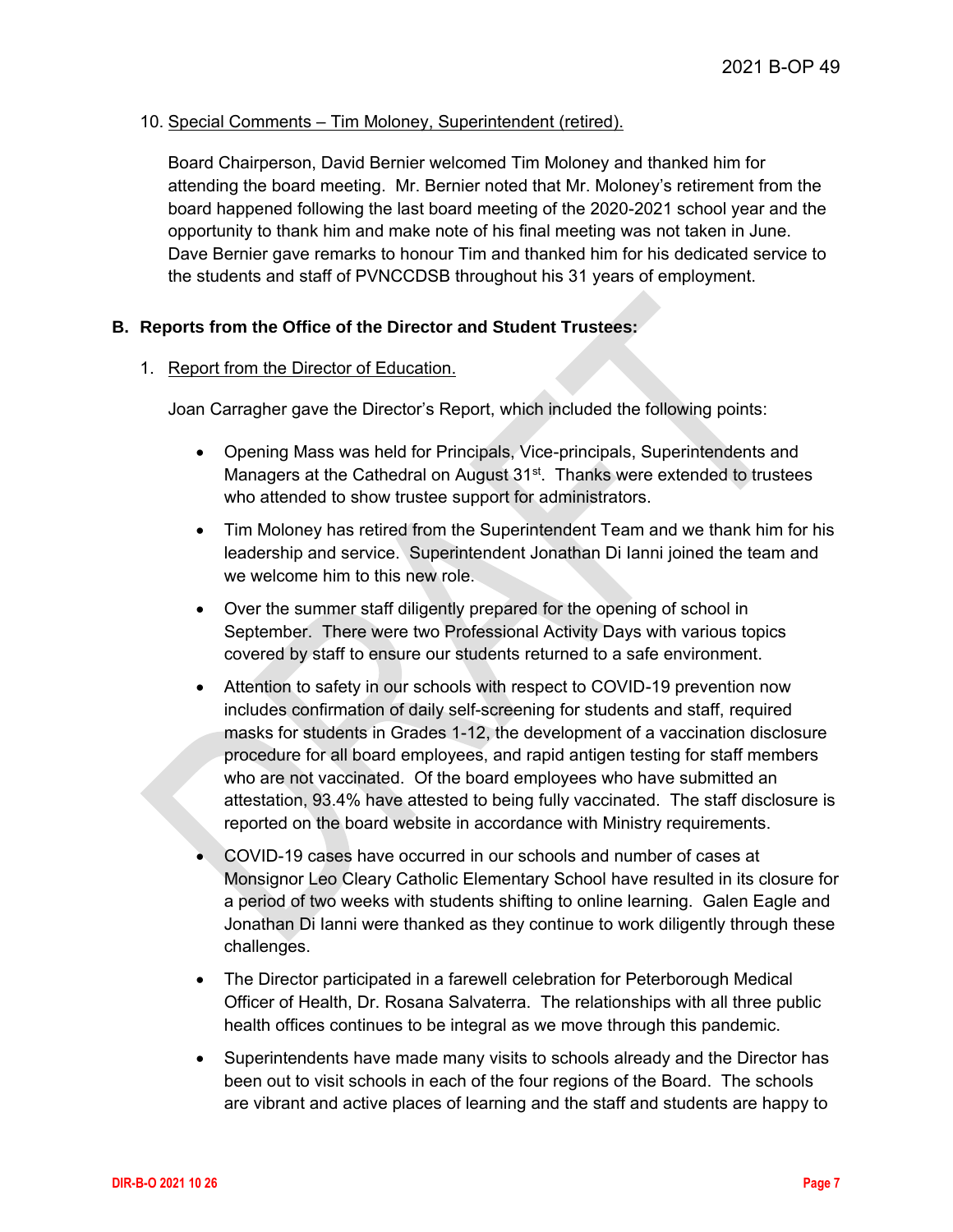be with each other.

- The focus on equity and inclusion in our system continues with the preparation of the student data census survey as the board looks to identify and remove barriers that our students are facing.
- This week has been dedicated to Truth and Reconciliation and the commemoration of September 30, our first National Day of Truth and Reconciliation. There is an obligation for all of us to take action for the healing of indigenous peoples of Canada. The events taking place throughout the week were summarized and Superintendent Jeannie Armstrong was thanked for her leadership in the coordination of the Indigenous learning for our students and staff.

Following her presentation, Joan Carragher invited questions and comments from the trustees.

2. Report from the Student Trustees, Eli McColl and Siobhan Marie.

Student Trustees Eli McColl and Siobhan Marie gave the Student Trustee report which included the following highlights:

- Students are beyond excited to be back in their schools for face-to-face learning.
- The student trustees look forward to working alongside the board of trustees this year.
- An example of student perseverance through the pandemic was evident when Ava Stewart, student from St. Stephen Catholic Secondary School represented Canada at the Tokyo Olympics this past summer.
- A walk in support of Ovarian Cancer research was organized at St. Mother Teresa Catholic Elementary School to honour a late teacher and successfully raised over \$4,000.
- The Student Council Liaison Committee welcomed Superintendent Jeannie Armstrong who explained the PVNC Student Data Census. The census will gather information about students that will be used to develop learning environments that support diversity, inclusion and equity in PVNCCDSB schools.
- The student census will be promoted to all PVNC youth to receive the best feedback possible.
- Thank you to all those who support the importance of student voice and collaboration with the Student Council Liaison Committee and hopeful that all stay safe and healthy through the year.

At the conclusion of the report, the student trustees answered questions from the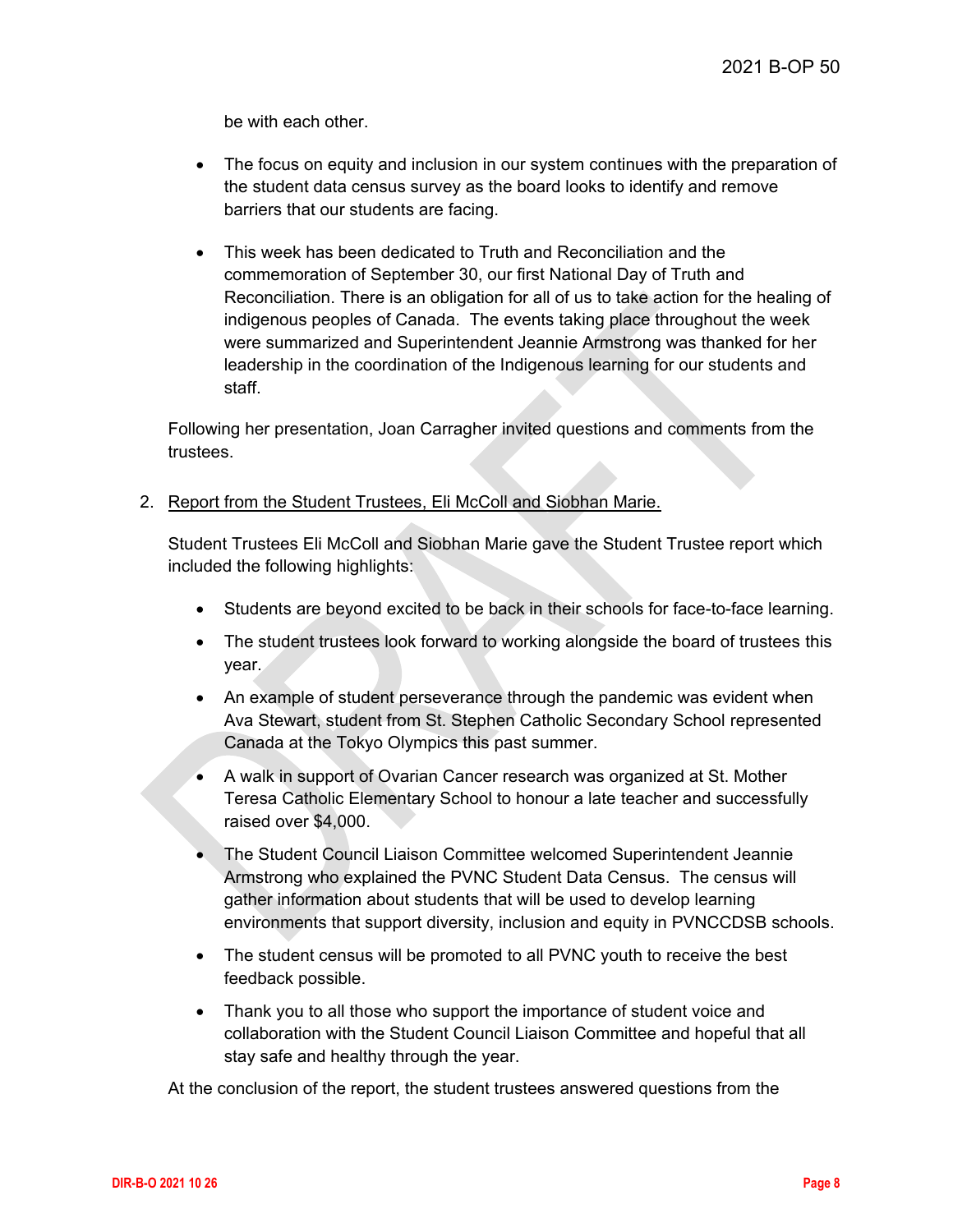trustees.

## **C. Presentations:**

## 1. Summer Learning Update

Superintendents Jeannie Armstrong, Laurie Corrigan, Jonathan Di Ianni and Sheila Piggott gave a slide show presentation to inform the trustees of the many aspects of summer learning that were delivered to students and staff during the summer of 2021.

Jonathan Di Ianni, Superintendent of Learning, reviewed programs that were available to elementary students including Camp AIM, Ojibway Language and Culture Program, English Language Learners Program, Grade 8 Transition to Secondary and Reach Ahead programs. Secondary students were able to access credit recovery and credit upgrade programs. Dual credits and coop credits were earned in the Focus on Youth program.

Superintendent of Special Education, Laurie Corrigan explained the special education learning opportunities and supports that were offered in the summer months. The transition program employed a team approach with teachers and support staff collaborating with families to build skills and ready students to return to school. A video summating the activities was shared.

Sheila Piggott, Superintendent of Learning reviewed the Reading Mentor Program and the Reading Teacher/Coach Program and shared statistics on improvements of the students and teachers that participated in the programs.

Staff development opportunities were presented by Jeannie Armstrong, Superintendent of Learning. Voluntary professional development sessions that were led by principals, teachers, consultants, and math provincial leaders on various topics, including destreaming Mathematics, were well attended by educators.

At the completion of the presentation, the superintendent panel answered questions and welcomed comments from the trustees.

## 2. Strategic Priorities, 2021-2025

The Director of Education, Joan Carragher presented to the board the proposed strategic priorities, including vision and mission statement for the years 2021 through 2025. The strategic priority document entitled "Building a Community that Accompanies" outlines three over-arching pillars: being Creative, being Well, being Community. There are eight areas of priority, each with three strategic goals that will set the Board's strategic direction over the next four years. The areas of priority are Inspiring Faith, Valuing Relationships, Nurturing Mental Health and Well-being, Providing Excellence in Teaching and Learning, Ensuring Equity, Expanding Technology, Protecting the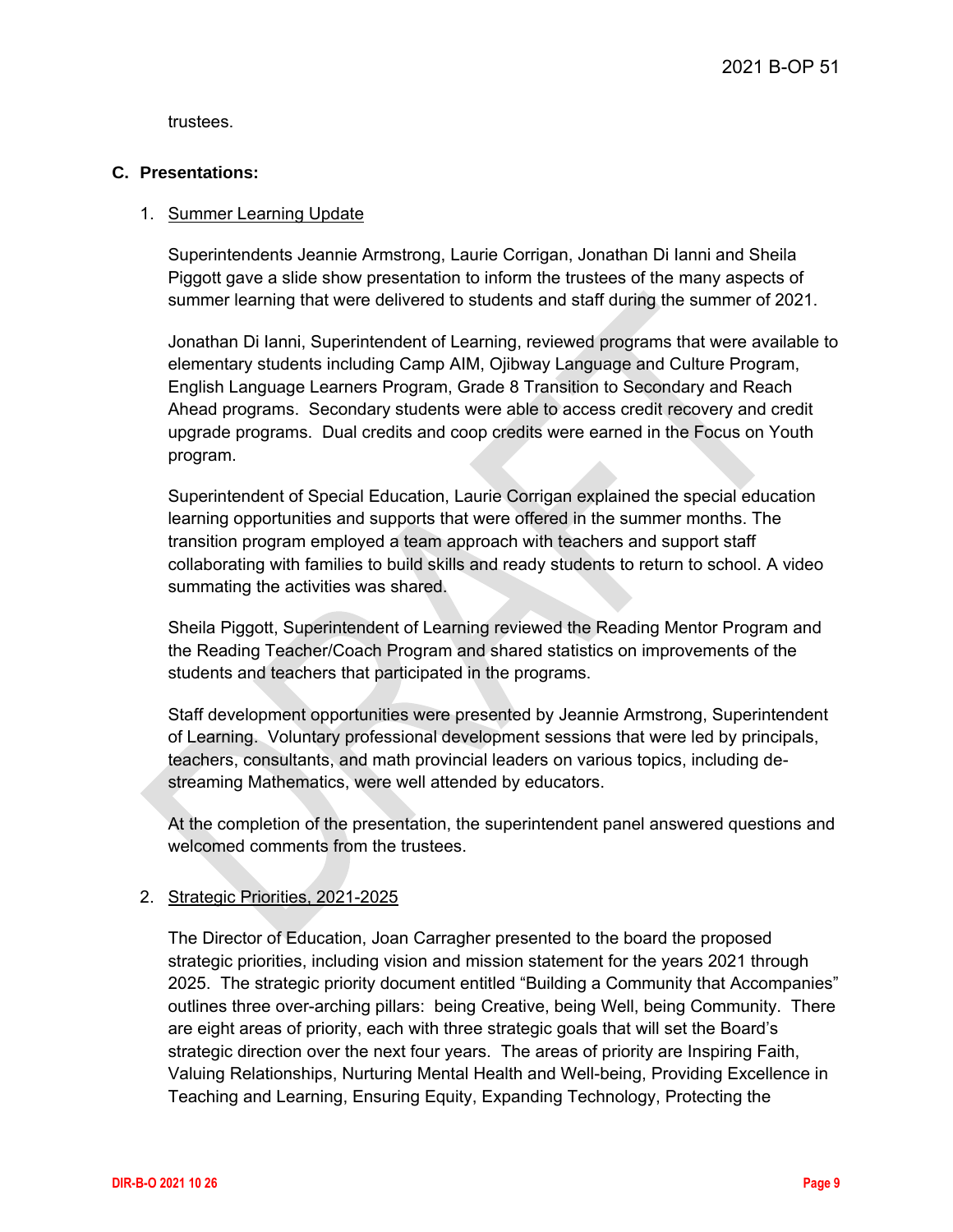Environment, and Maximizing Resources.

Following her presentation, Joan Carragher invited questions and comments from the trustees. Board Chairperson, David Bernier congratulated the Director on her accomplishment of completing this work during the difficult circumstances and for reaching so many stakeholders for consultation during the pandemic.

**MOTION:** Moved by Kevin MacKenzie, seconded by Helen McCarthy

that the draft Peterborough Victoria Northumberland and Clarington Catholic District School Board Vision, Mission, and Strategic Priorities for 2021-2025, be approved.

#### Carried.

Galen Eagle, Manager of Communications gave an overview of the communication plan for the implementation of the new strategic priority branding and visuals into the board website and print materials. The use of a new hashtag, #PVNCInspires will be used replacing the use of #PVNCLearns, #PVNCLeads, and #PVNCServes.

#### 3. Report from the Manager of Communications.

The Manager of Communications, Galen Eagle shared system highlights from all areas of the board which included the following highlights:

- Ava Stewart, Olympic gymnast who represented Canada and what it's like to come back to her school, St. Stephen Catholic Secondary School.
- Launch of the 2021-2025 Strategic Plan: "Building a Community That Accompanies" which provides a roadmap for the PVNCCDSB through the next five years and beyond.
- Introduction of the 2021-2022 Student Trustees Siobhan Marie and Eli McColl
- Every Student Counts Student Census will gather identity-based student data and address systemic barriers to learning. The census will be launched in early October and communications will go out to students and parents to encourage participation.
- St. Mother Teresa Catholic Elementary School celebrated the life of Melissa George with a fundraising walk for ovarian cancer.

At the conclusion of his report, Galen Eagle invited questions and comments from the trustees.

#### **D. Programs and Services:**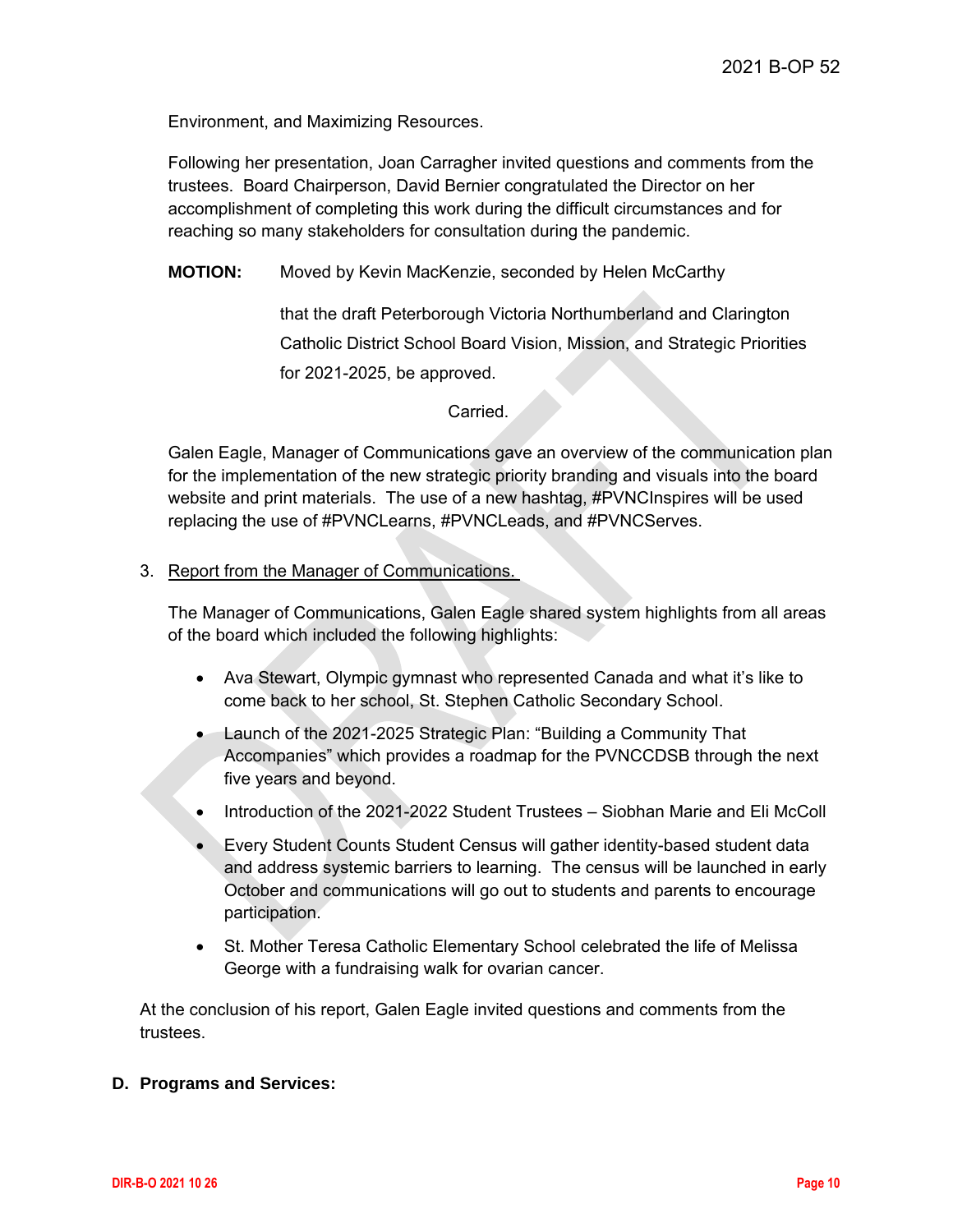## **E. Business, Finance and Governance:**

#### 1. Ontario Catholic School Trustees Association (OCSTA) Open Session Report.

Chairperson David Bernier reported that the OCSTA has recently shared letters written by Catholic school boards to the Ministry of Education lobbying for mandatory vaccination. There was discussion about the course of action desired by PVNC trustees. Trustees were asked to review letters received so far and contemplate a course of action. This topic will be further discussed and resolved at the Committee-ofthe-Whole on October 12, 2021.

David Bernier expressed his thanks to Joan Carragher for the coordination of the input from senior administration for the Board response to the OCSTA Fall Regional meeting discussion topic.

Linda Ainsworth reported on the regional meeting held on September 27, 2021 by zoom. A summary was given on the presentations by Anne O'Brien, and Father Penna. Trustees were reminded that the seminars and presentation materials could be viewed on the OCSTA website, through the members' portal. Linda Ainsworth also noted an upcoming OCSTA seminar scheduled for October 28, 2021, at 7 pm to be given by Justice Peter Lauwers.

2. Ontario Catholic School Trustees' Association (OCSTA) Annual Membership Fees, FACE Levy, and Central Bargaining Fees.

**MOTION:** Moved by Linda Ainsworth, seconded by Emmanuel Pinto

that the payment of the 2021-2022 Ontario Catholic School Trustees' Association membership fees and FACE Levy 2021- 2022 in the amount of \$65,490.55 be approved; and,

that the payment for the 2021-2022 Ontario Catholic School Trustees' Association GSN Funding for Central Bargaining fees in the amount of \$55,384.00 be approved.

Carried.

## 3. Ontario Student Trustees' Association (OSTA-AECO) Fees 2021-2022.

**MOTION:** Moved by Helen McCarthy, seconded by Emmanuel Pinto

that the payment of the 2021-2022 Ontario Student Trustees' Association annual membership fees in the amount of \$1,691.55 be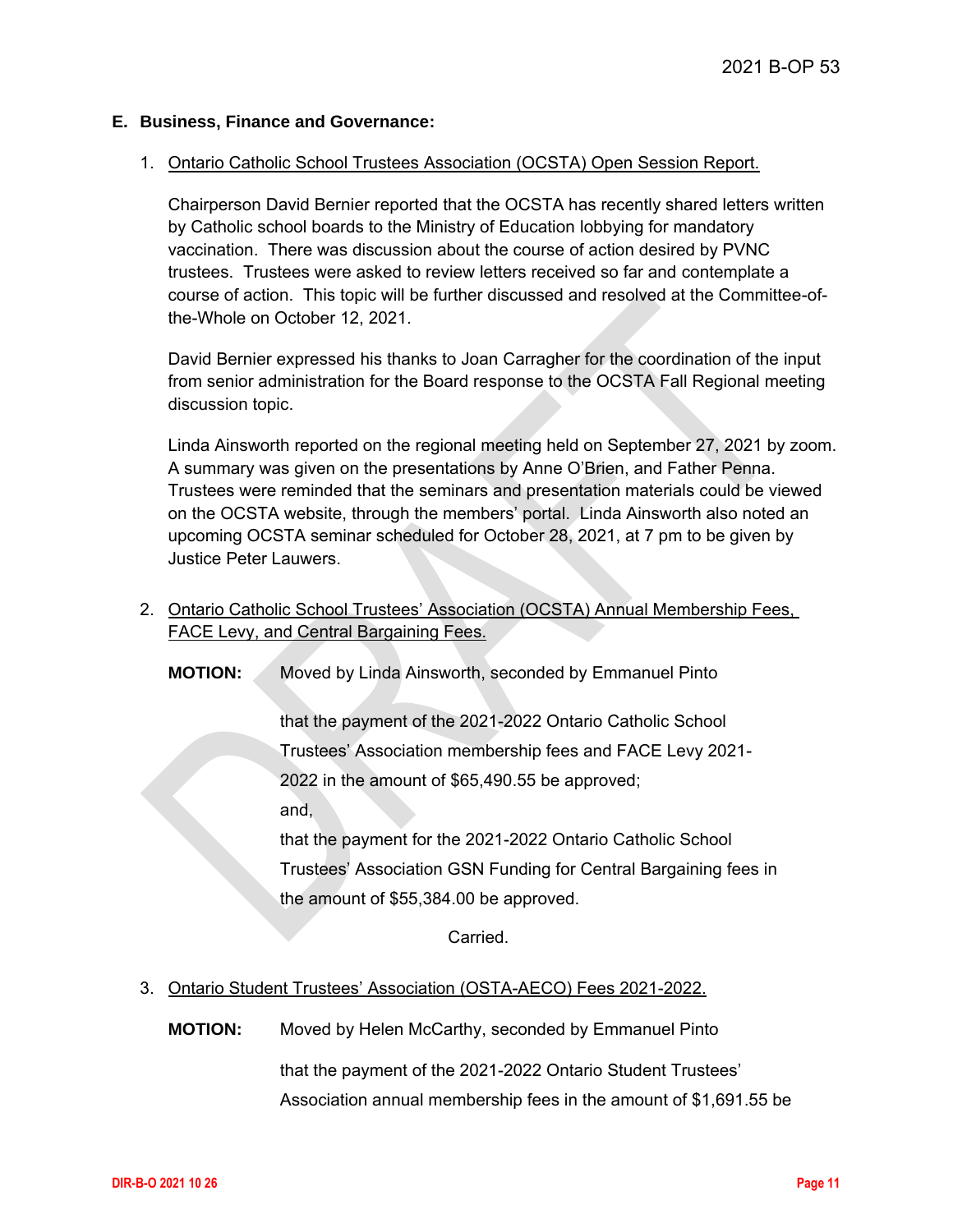approved.

Carried.

- 4. Student Trustee Professional Development, Ontario Student Trustees' Association (OSTA-AECO) Fall General Meeting, November 4-7, 2021.
	- **MOTION:** Moved by Linda Ainsworth, seconded by Emmanuel Pinto

that student trustees wishing to do so, be authorized to attend the Ontario Student Trustees' Association (OSTA-AECO) Fall General Meeting, November 4-7, 2021, in Toronto, Ontario.

Carried.

## **F. Human Resources:**

**H. Old Business:** 

## **I. New Business:**

1. Trustee Matter.

Board Chairperson, David Bernier reported that Board Vice-chairperson Michelle Griepsma has given notification of her resignation as a trustee effective October 5, 2021.

**MOTION:** Moved by Linda Ainsworth, seconded by Kevin MacKenzie that the resignation from the Board of Trustees received from Michelle Griepsma be accepted, with regret.

**Carried** 

Chairperson Bernier gave remarks to honour Michelle Griepsma in her service to the board over the last eleven years and her strong commitment to Catholic education. Director of Education, Joan Carragher made a gift presentation on behalf of the board and thanked Mrs. Griepsma for her dedicated service as a trustee, Board Chairperson and Board Vice-chairperson throughout her tenure. Michelle Griepsma responded by thanking the board, David Bernier and Joan Carragher for their kind words and assured that the board would be in her prayers.

## **J. Bring Forward:**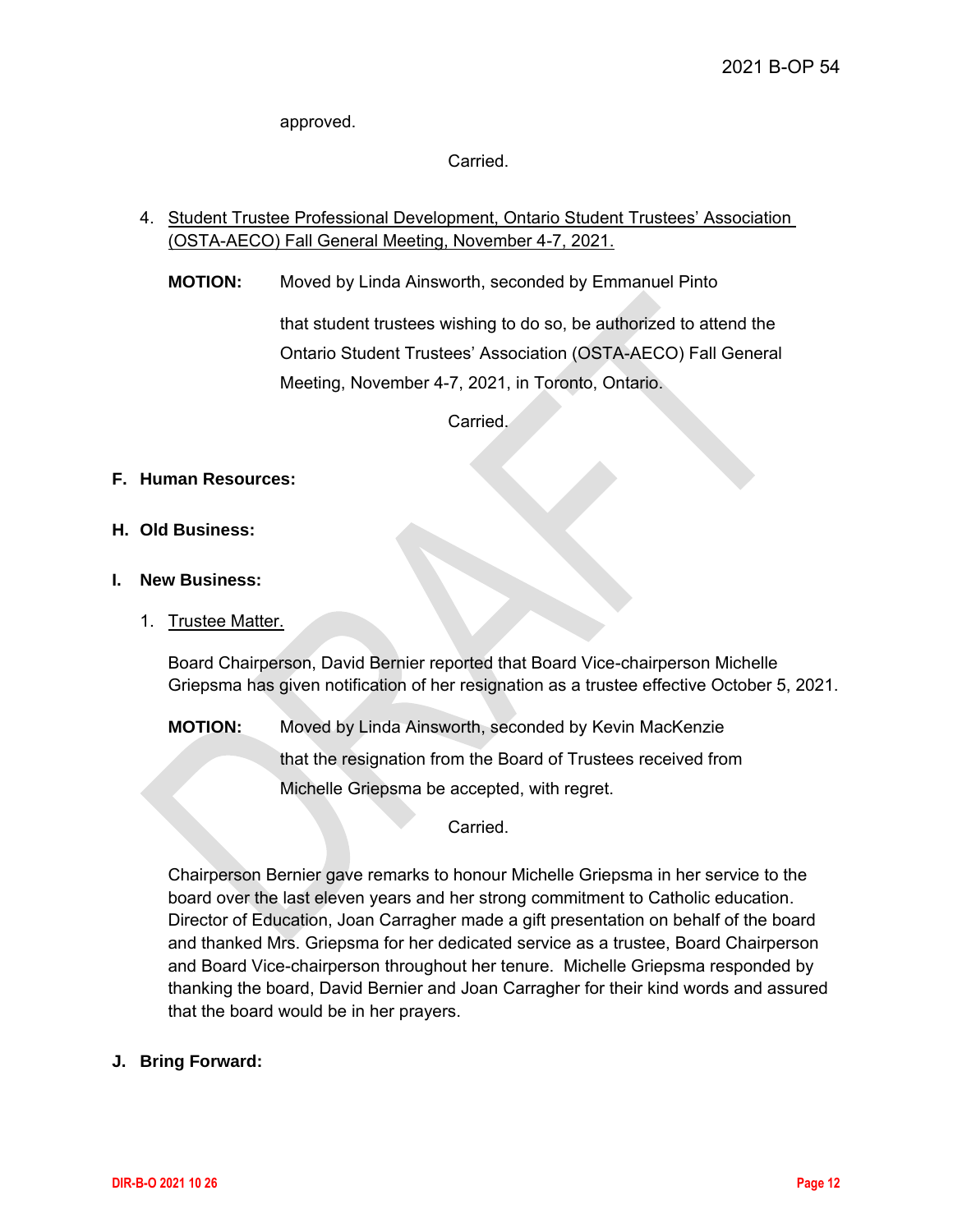## **K. Information Items:**

### 1. Committee Chairperson's Report:

- a. First Nation, Métis and Inuit Advisory Education Advisory Committee, September 14, 2021.
- b. Special Education Advisory Committee (SEAC), September 16, 2021.

The letter from the SEAC Committee addressed to the Board was discussed. David Bernier reported that he will be attending the next SEAC meeting to address concerns and answer questions. He noted that committee members are restricted from meeting with committee members to conduct committee business outside of scheduled committee meetings and stated that board committees are required to adhere to their terms of reference. In his comments he affirmed that the trustee voices at the board table are equal and each should be respectful of other board members, who should feel cared for and part of the PVNC community as a whole.

## 2. Chairperson's Report

Board Chairperson, David Bernier reported that the process for replacement of Trustee Michelle Griepsma will begin with an advertisement for applications. Qualified individuals will be interviewed and the Board of Trustees will vote to determine the successful candidate who will become the interim trustee. Trustee questions were answered on the process of the trustee replacement.

David Bernier stated that he will continue to pray for the Board in hopes that the trustees can work as a team, move forward and away from conflict. He noted that the board table is not a place for conflict and is hopeful that all will pray that we move forward in the name of Jesus, for the common good.

## **L. Future Meetings and Events:**

## 1. Board Meeting

- a. Board Meeting Open Session, October 26, 2021, 6:30 p.m. (In-camera Session, 6:00 p.m.)
- 2. Board Standing Committee Meetings: (Listed in chronological order.)
	- a. Policy Development Committee, October 5, 2021, 6:30 p.m.
	- b. Committee-of-the-Whole, October 12, 2021, 6:30 p.m.
	- c. Chairperson's Committee, October 12, 2021, 4:30 p.m.
- 3. Other Committee Meetings: (Listed in chronological order.):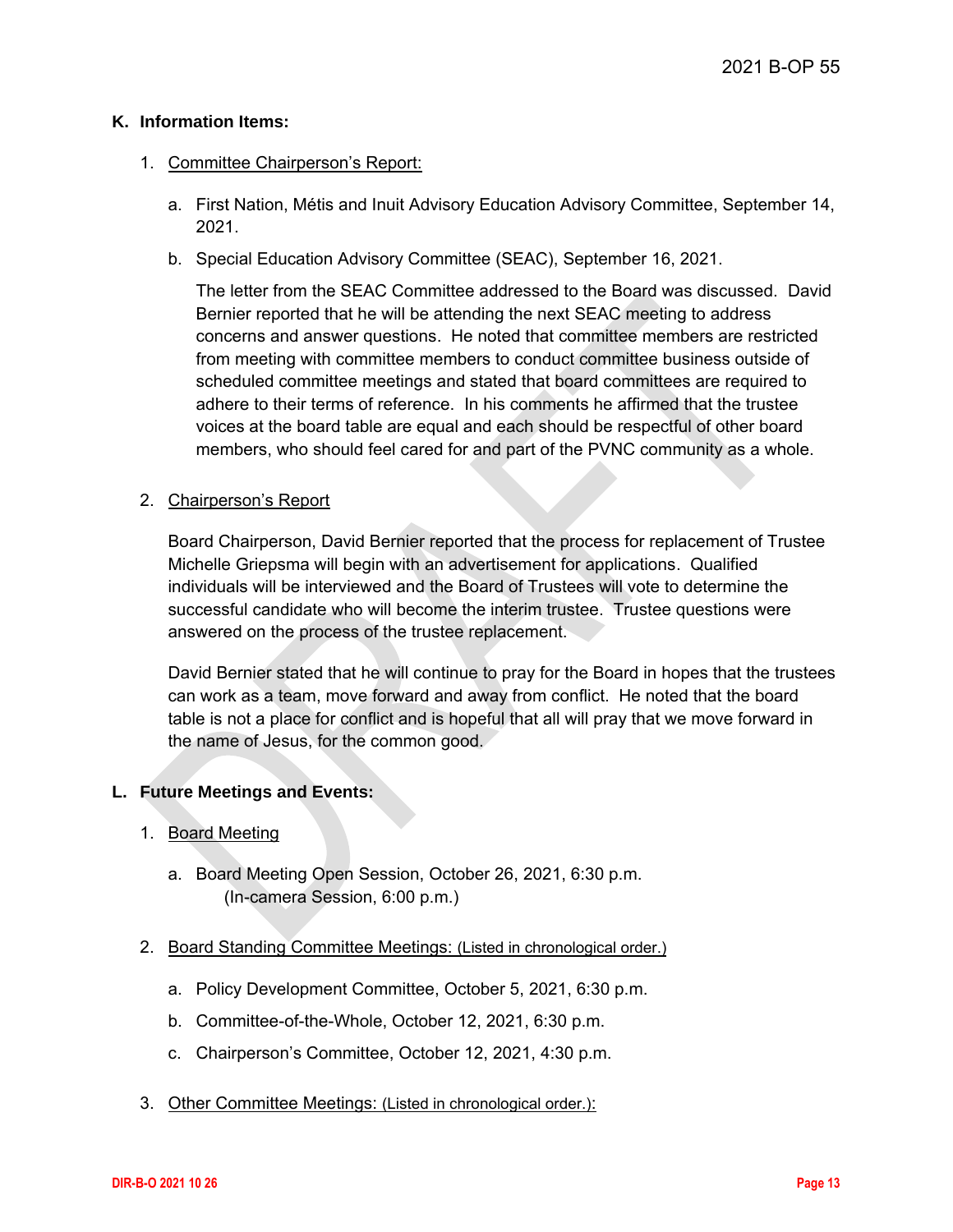- a. Catholic Parent Engagement Committee, October 4, 2021, 6:30 p.m.
- b. Audit Committee, October 6, 2021, 6:30 p.m.
- c. STSCO Governance Committee, October 13, 2021, 3:00 p.m.
- d. Accessibility for All Committee, October 14, 2021, 1:00 p.m.
- e. Faith and Equity Advisory Committee, October 14, 2021, 6:30 p.m.
- f. Special Education Advisory Committee, October 21, 2021, 6:30 p.m.
- g. Student Council Liaison Committee, October 26, 2021, 4:15 p.m.
- h. French as a Second Language Advisory Committee, November 10, 2021, 4:30 p.m.
- i. First Nation Métis Inuit Advisory Committee, December 7, 2021, 6:30 p.m.
- j. Supervised Alternative Learning Committee (SAL), TBA.
- 4. Board Events:
	- a. Catholic Leadership Development Series Session #1, October 21, 2021
	- b. Catholic Leadership Development Series Session #2, November 18, 2021
	- c. Ontario Catholic School Trustees' Association (OCSTA) Catholic Trustees Seminar, January 14-15, 2022.

#### **M. Conclusion:**

- 1. Report from the In-camera Meeting
	- MOTION: Moved by Kevin MacKenzie, seconded by Helen McCarthy

that the Board approve the actions and the discussions arising from the September 28, 2021, in-camera session, as follows:

- A. Call to Order:
	- 1. Opening Prayer
	- 2. Motion for the Approval of agenda.
	- 3. No conflicts of interest declared.
	- 4. Motion for the approval of the minutes from the June 22, 2021 Regular In-camera meeting.
- D. Business, Finance and Governance:
	- 1. OCSTA In-Camera Report.
	- 2. Motion for approval of a recommended action from the In-Camera session of the September 13, 2021 Committee-of-the-Whole meeting.
- I. Convening in Open Session: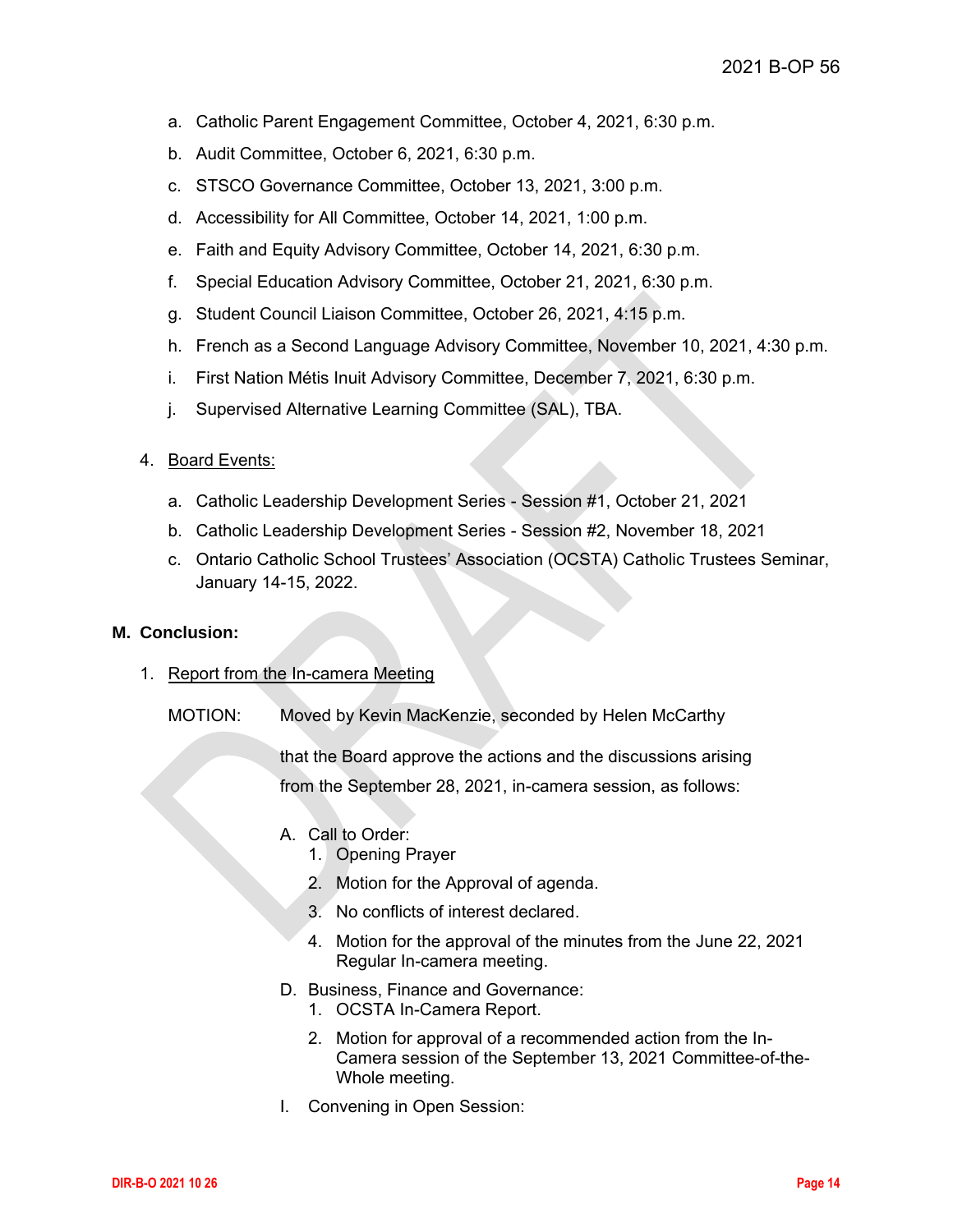- 1. Closing Prayer.
- 2. Motion to convene in Open Session.

Carried.

2. Closing Prayer

Trustee Linda Ainsworth was asked to conclude the open meeting with prayer.

3. Adjournment

MOTION: Moved by Braden Leal, seconded by Emmanuel Pinto

that the open session meeting be adjourned at 9:25 p.m.

Carried.

David Bernier Board Chairperson

Joan Carragher Director of Education, Secretary-Treasurer per M.K.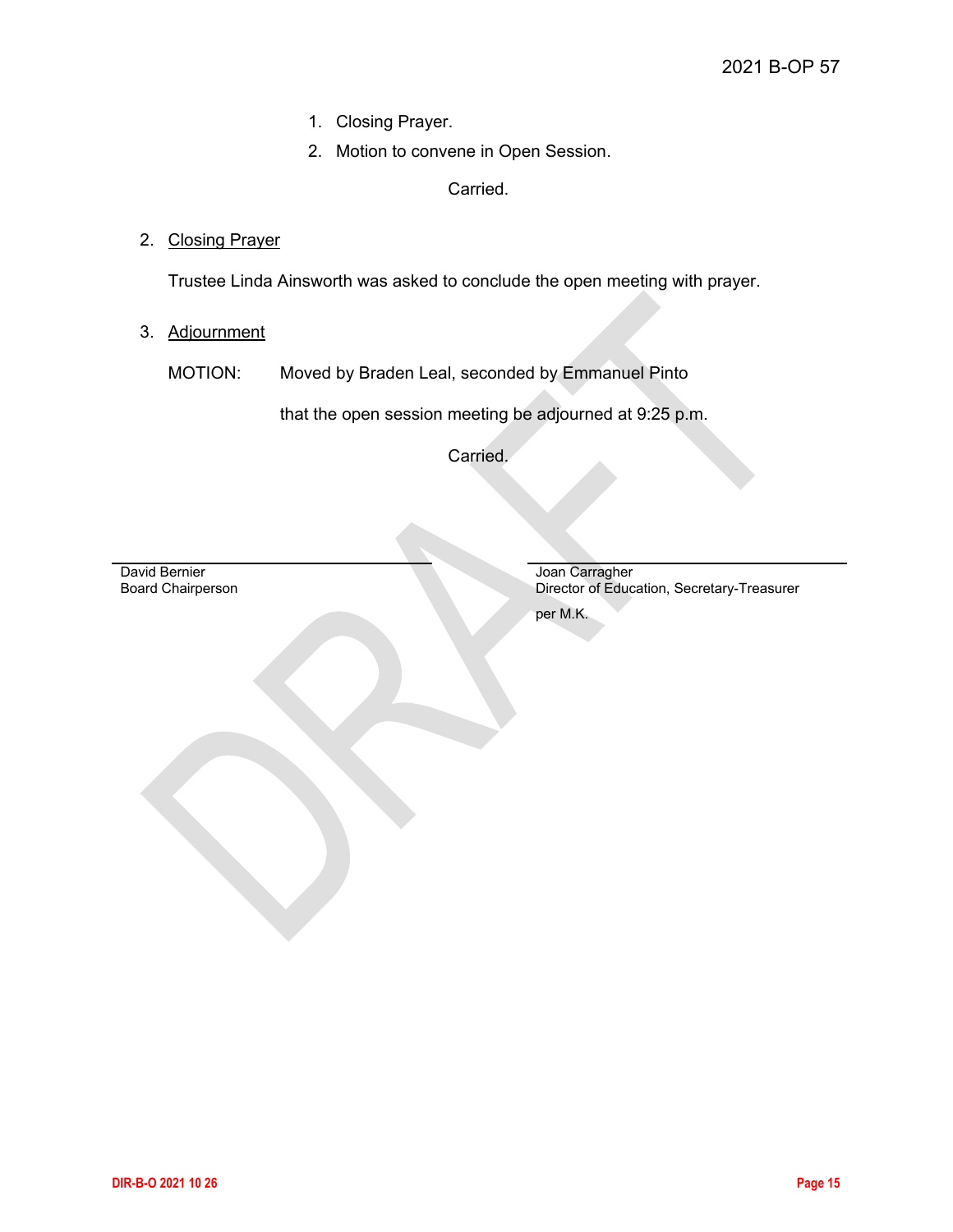# <span id="page-15-0"></span>**Recommended Action from the Committee-of-the-Whole, October 12, 2021: Trustee Honoraria.**

**R.A.** Mover: Linda Ainsworth

that the Board approve Honoraria for Board members as outlined in the report for the period December 1, 2021 to November 30, 2022, be approved.

Committee-of-the-Whole Committee-of-the-Whole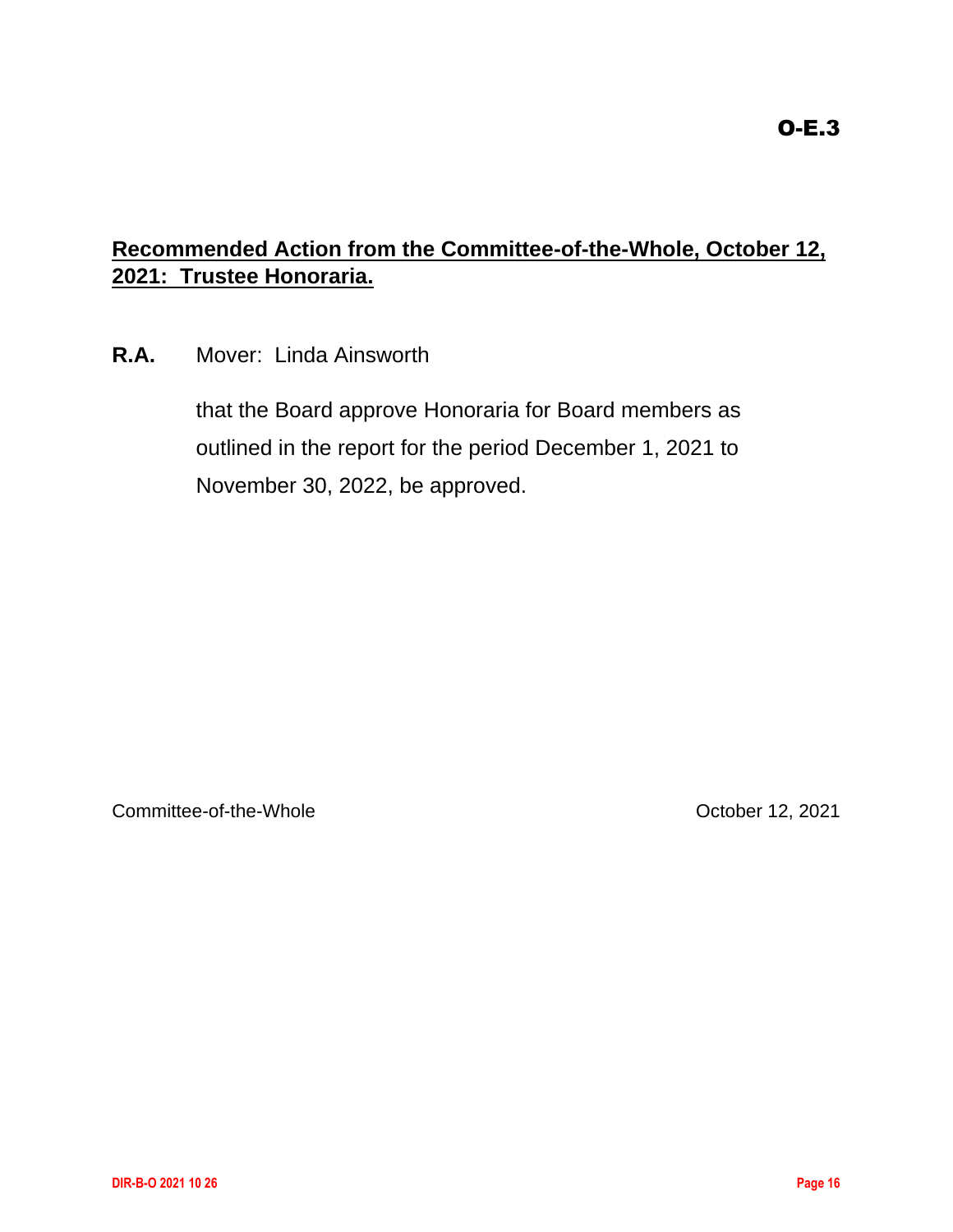## <span id="page-16-0"></span>**Recommended Action from the Policy Development Committee Meeting, October 5, 2021.**

**R.A.:** Mover: Emmanuel Pinto

that the Board receive the report and recommendations from the Policy Development Committee dated October 5, 2021, for publication and implementation.

Policy Development Committee Committee Committee Committee Committee Committee Committee Committee Committee Committee Committee Committee Committee Committee Committee Committee Committee Committee Committee Committee Com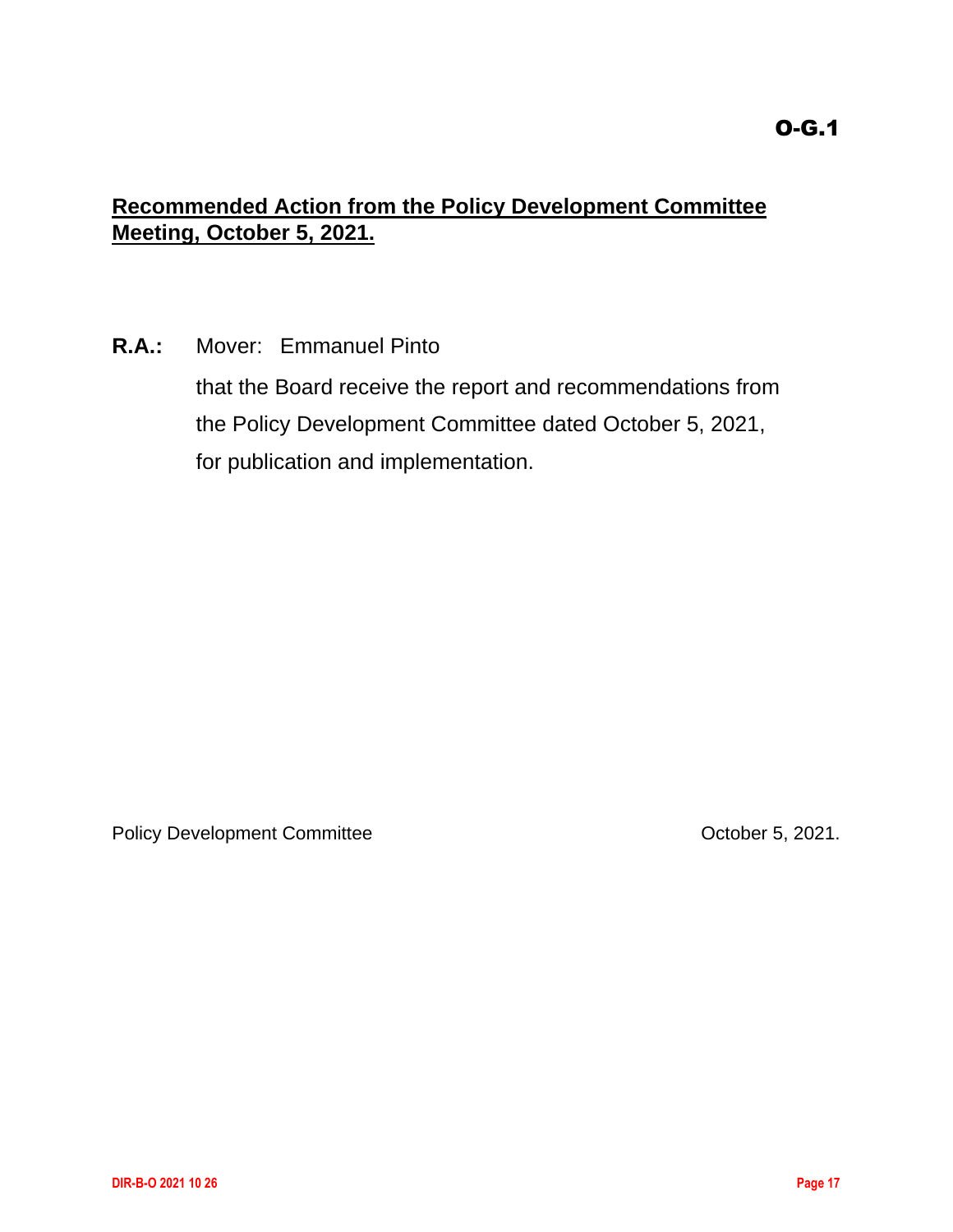## <span id="page-17-0"></span>**Report of the Recommended Actions from the Policy Committee Meeting, October 5, 2021:**

1. R.A.: Draft Administrative Procedure – New #101, Old #1109 Policy Development and Review.

Moved by Linda Ainsworth, seconded by Braden Leal that the Policy Development Committee recommend to the Board that Board Policy – **#1109 – Policy Development and Review**, be deleted and the revised, newly formatted, Administrative Procedure – **#101 – Policy Development and Review**, be received and posted as amended under Directional Policy – **#100 – Governance, Vision and Strategic Priorities**. Carried.

2. R.A.: Draft Administrative Procedure – New #1001, Old #705 and #705-001, Addressing Parental and Public Concerns.

Moved by Helen McCarthy, seconded by Braden Leal that the Policy Development Committee recommend to the Board that Board Administrative Procedure – **#1001 – Supporting Community Concerns** (Old Policy #705 – Supporting Community Concerns), and Board Administrative Procedure – **#1002 – Addressing Parental and Public Concerns** (Old Policy Protocol #705-001), be deleted and the revised, newly formatted, Administrative Procedure – **#1001 – Addressing Parental and Public Concerns,** be received and posted as amended under Directional Policy – **#1000 – Parent and Community Relations.** Carried.

3. R.A.: Draft Administrative Procedure - New #823, COVID-19 Vaccination Disclosure.

Moved by David Bernier, seconded by Linda Ainsworth that the Policy Development Committee recommend to the Board that new Administrative Procedure – **#823 – COVID-19 Vaccination Disclosure**, be received and posted under Directional Policy **– #800 – Healthy Schools and Workplaces**. Carried.

## 4. R.A.: Administrative Procedure Annual Review – #817, Students Wearing Masks.

Moved by Linda Ainsworth, seconded by Braden Leal that the Policy Development Committee recommend to the Board that Board Administrative Procedure – **#817 – Students Wearing Masks**, be deleted and the revised, Administrative Procedure – **#817 – Students Wearing Masks**, be received and posted as amended under Directional Policy – **#800 – Healthy Schools and Workplaces**. Carried.

-1-